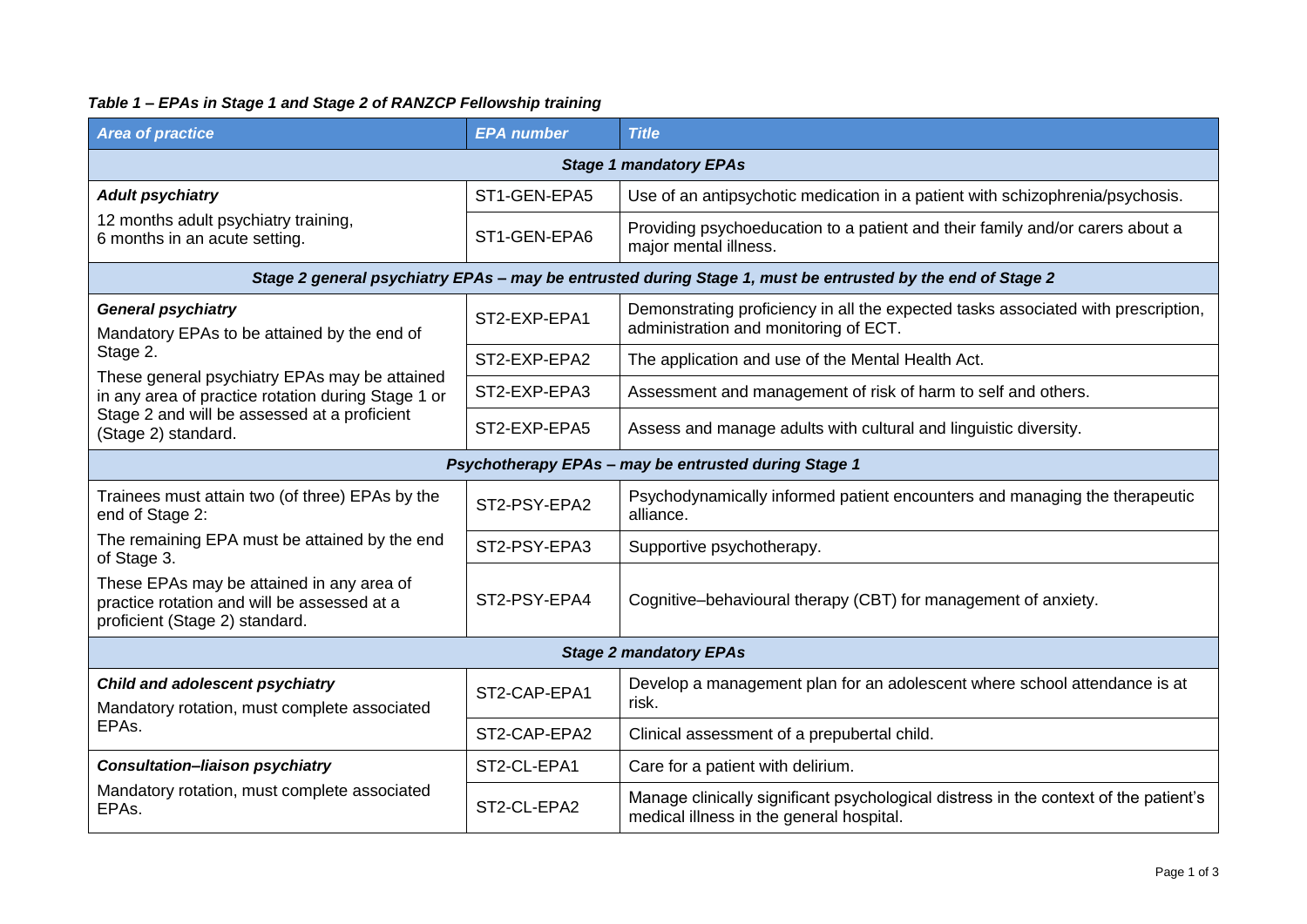| <b>Area of practice</b>                                                                                                                                                                                                                     | <b>EPA</b> number | <b>Title</b>                                                                                                                          |  |  |
|---------------------------------------------------------------------------------------------------------------------------------------------------------------------------------------------------------------------------------------------|-------------------|---------------------------------------------------------------------------------------------------------------------------------------|--|--|
| <b>Stage 2 mandatory EPAs</b>                                                                                                                                                                                                               |                   |                                                                                                                                       |  |  |
| <b>Addiction psychiatry</b>                                                                                                                                                                                                                 | ST2-ADD-EPA1      | Management of substance intoxication and substance withdrawal.                                                                        |  |  |
| (Elective rotation)<br>Mandatory EPAs, may be attained in any rotation.                                                                                                                                                                     | ST2-ADD-EPA2      | Comorbid mental health and substance use problems.                                                                                    |  |  |
| <b>Psychiatry of old age</b>                                                                                                                                                                                                                | ST2-POA-EPA1      | Behavioural and psychological symptoms in dementia (BPSD).                                                                            |  |  |
| (Elective rotation)<br>Mandatory EPAs, may be attained in any rotation.                                                                                                                                                                     | ST2-POA-EPA2      | The appropriate use of antidepressants and antipsychotics in patients aged<br>75 years and over (or under 75 with excessive frailty). |  |  |
| Adult psychiatry (elective rotation) if first Stage 2 adult psychiatry rotation, trainee must undertake two of the following adult psychiatry EPAs.<br>If second Stage 2 adult psychiatry rotation, trainee may undertake any Stage 2 EPAs. |                   |                                                                                                                                       |  |  |
| <b>General Adult psychiatry</b>                                                                                                                                                                                                             | ST2-AP-EPA1       | Assess treatment-refractory psychiatric disorders.                                                                                    |  |  |
|                                                                                                                                                                                                                                             | ST2-AP-EPA2       | Physical comorbidity 2.                                                                                                               |  |  |
| <b>Adult Eating disorders psychiatry</b>                                                                                                                                                                                                    | ST2-AP-EPA3       | Assess and manage a patient with anorexia nervosa presenting in a severely<br>underweight state.                                      |  |  |
|                                                                                                                                                                                                                                             | ST2-AP-EPA4       | Assess and manage an adult with bulimia nervosa.                                                                                      |  |  |
| <b>Adult Perinatal psychiatry</b>                                                                                                                                                                                                           | ST2-AP-EPA5       | Assess and manage a woman experiencing a major postpartum illness within<br>12 months of childbirth.                                  |  |  |
|                                                                                                                                                                                                                                             | ST2-AP-EPA6       | Assess and manage a pregnant woman presenting with a psychiatric disorder.                                                            |  |  |
| <b>Adult Neuropsychiatry</b>                                                                                                                                                                                                                | ST2-AP-EPA7       | Assess and manage a mental illness occurring in an adult with an established<br>diagnosis of epilepsy.                                |  |  |
|                                                                                                                                                                                                                                             | ST2-AP-EPA8       | Assess and manage psychological and behavioural symptoms in an adult under<br>the age of 50 with an acquired brain injury.            |  |  |
| Pacific peoples' mental health                                                                                                                                                                                                              | ST2-AP-EPA9       | Assessment of people of Pacific Island descent.                                                                                       |  |  |
|                                                                                                                                                                                                                                             | ST2-AP-EPA10      | Collaborative management of people of Pacific Island descent.                                                                         |  |  |
| <b>Early Psychosis Intervention</b>                                                                                                                                                                                                         | ST2-AP-EPA11      | Differential diagnosis in people presenting for the first time with psychosis.                                                        |  |  |
|                                                                                                                                                                                                                                             | ST2-AP-EPA12      | Engagement with people with first episode psychosis and with their families.                                                          |  |  |